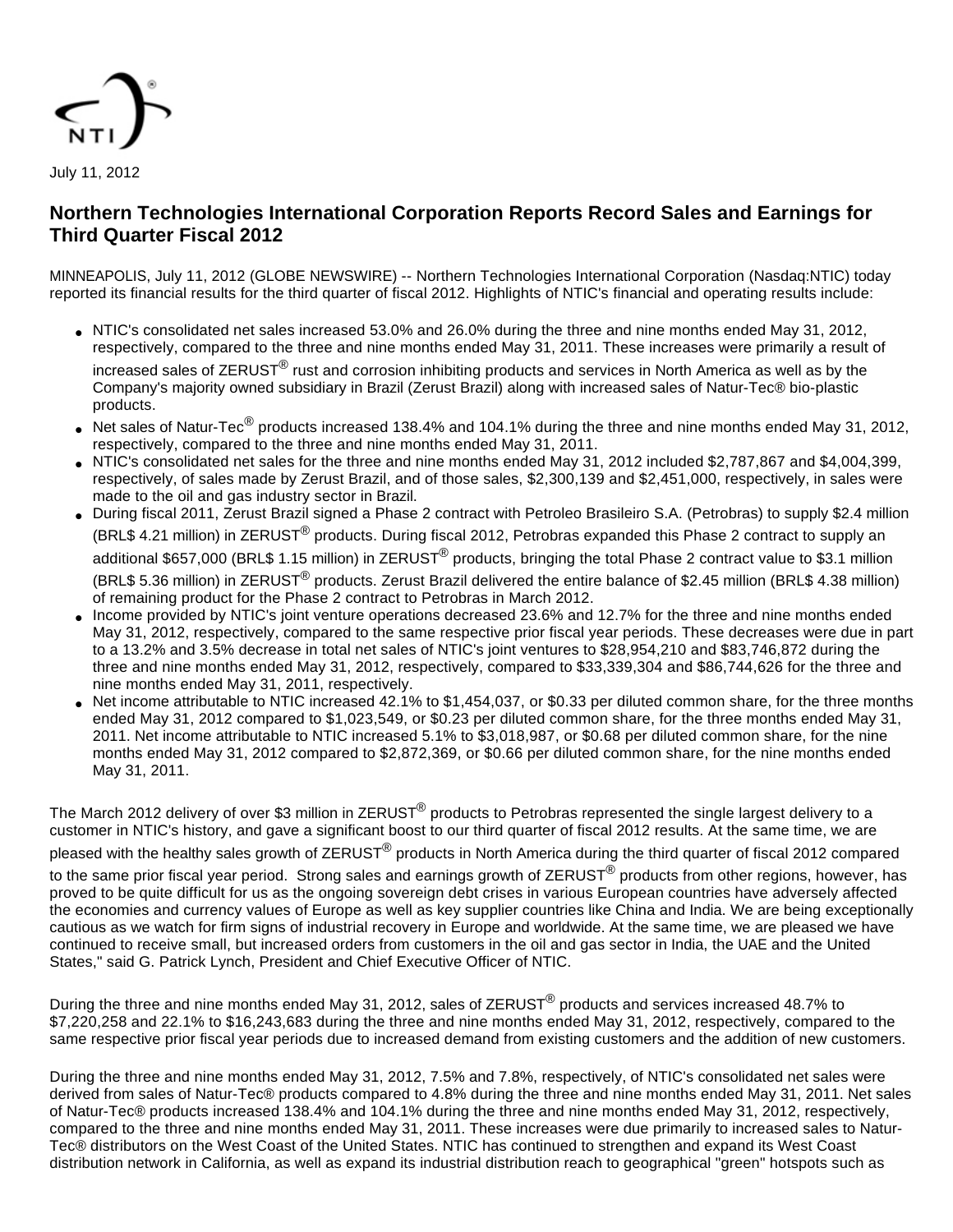Oregon, Washington, Minnesota and New England.

"We continue to see tremendous opportunities for finished bioplastic products and continue to strengthen and expand our North American distribution network for finished Natur-Tec® bioplastic products. At the same time, an iconic U.S. brand is in the process of implementing Natur-Tec® bags into their supply chain as they source finished products from India and other countries. Furthermore, while the Italian government has delayed the broader enforcement of its ban on non-biodegradable plastic supermarket bags until the end of 2012, we still expect sales to this region to increase after October 2012," said G. Patrick Lynch, President and Chief Executive Officer of NTIC.

NTIC's equity in income of joint ventures increased 5.7% and decreased 3.2% to \$1,822,972 and \$4,405,327, respectively, during the three and nine months ended May 31, 2012 compared \$1,724,477 and \$4,549,267 during the three and nine months ended May 31, 2011, respectively.

During the three months ended May 31, 2012, the shareholders of NTIC's joint venture in India, Harita NTI Limited (HNTI), waived past due fees for services from both fiscal 2011 and fiscal 2012 in the aggregate amount of \$985,204. Since the waiver of fees was taken by all shareholders mutually, this action did not directly impact the earnings of either NTIC or HNTI. However, as a result of the action, NTIC recognized a reversal of fees for services provided to joint ventures of \$492,602 and a corresponding increase in equity in income of joint ventures during the three months ended May 31, 2012. The primary purpose of the waiver of fees was to strengthen HNTI's working capital going forward. In addition, in fiscal 2012, HNTI experienced write downs of an aggregate of \$605,000 related to the write down to market value of a Polymer Energy unit that HNTI was previously attempting to sell. As a result, during the nine months ended May 31, 2012, NTIC absorbed 50% of this loss and, accordingly, recognized a decrease in equity in income of \$302,500 during the nine months ended May 31, 2012 related to this write down.

NTIC recognized a 54.8% and 22.3% decrease in fees for services provided to joint ventures during the three and nine months ended May 31, 2012, respectively, compared to the three and nine months ended May 31, 2011. These decreases were primarily a result of the waiver of fees by the shareholders of HNTI and a 13.2% and 3.5% decrease in total net sales of NTIC's joint ventures during the three and nine months ended May 31, 2012, respectively, compared to the same respective prior fiscal year periods. Total net sales of NTIC's joint ventures were adversely affected in part by the European sovereign debt crises, which NTIC believes adversely affected the net sales of NTIC's European joint ventures as well as certain of NTIC's other non-European joint ventures, and the weakening of the EURO and other currencies compared to the U.S. dollar.

NTIC's total operating expenses increased slightly to \$3,780,363 during the three months ended May 31, 2012 compared to \$3,747,301 for the three months ended May 31, 2011 and increased slightly to \$10,498,659 during the nine months ended May 31, 2012 compared to \$10,420,333 for the nine months ended May 31, 2011. These slight increases were primarily the result of increases in selling expenses, general and administrative expenses and expenses incurred in support of joint ventures, partially offset by decreases in research and development expenses, and reflected NTIC's efforts to hold expenses stable given the uncertainties in the global economy.

NTIC expenses all costs related to product research and development as incurred. NTIC incurred \$2,856,536 of expense during the nine months ended May 31, 2012 in connection with its research and development activities, which represents a net amount after being reduced by reimbursements related to certain research and development contracts. NTIC anticipates that it will spend between \$3,900,000 and \$4,100,000 in total during fiscal 2012 on research and development activities related to its new technologies. This estimate is a net range after being reduced by anticipated reimbursements related to certain research and development contracts.

Net income attributable to NTIC increased 42.1% to \$1,454,037, or \$0.33 per diluted common share, for the three months ended May 31, 2012 compared to \$1,023,549, or \$0.23 per diluted common share, for the three months ended May 31, 2011. Net income attributable to NTIC increased 5.1% to \$3,018,987, or \$0.68 per diluted common share, for the nine months ended May 31, 2012 compared to \$2,872,369, or \$0.66 per diluted common share, for the nine months ended May 31, 2011.

NTIC's working capital was \$11,367,393 at May 31, 2012, including \$4,465,898 in cash and cash equivalents, compared to \$9,085,748 at August 31, 2011, including \$3,266,362 in cash and cash equivalents.

Net cash used in operating activities was \$1,172,924 during the nine months ended May 31, 2012 compared to \$1,813,381 during the first nine months of fiscal 2011. Net cash provided by investing activities was \$2,517,369 during the nine months ended May 31, 2012 compared to \$2,287,585 during the first nine months of fiscal 2011. With respect to NTIC's joint venture operations, dividends received from joint ventures are reflected in NTIC's cash flows from investing activities and not cash flows from operating activities. Accordingly, NTIC's cash flows from investing activities are typically positive while its cash flows from operating activities are typically negative. Of the \$2,517,369 of net cash provided by investing activities, \$3,045,544 was from dividends received from joint ventures.

### **Outlook**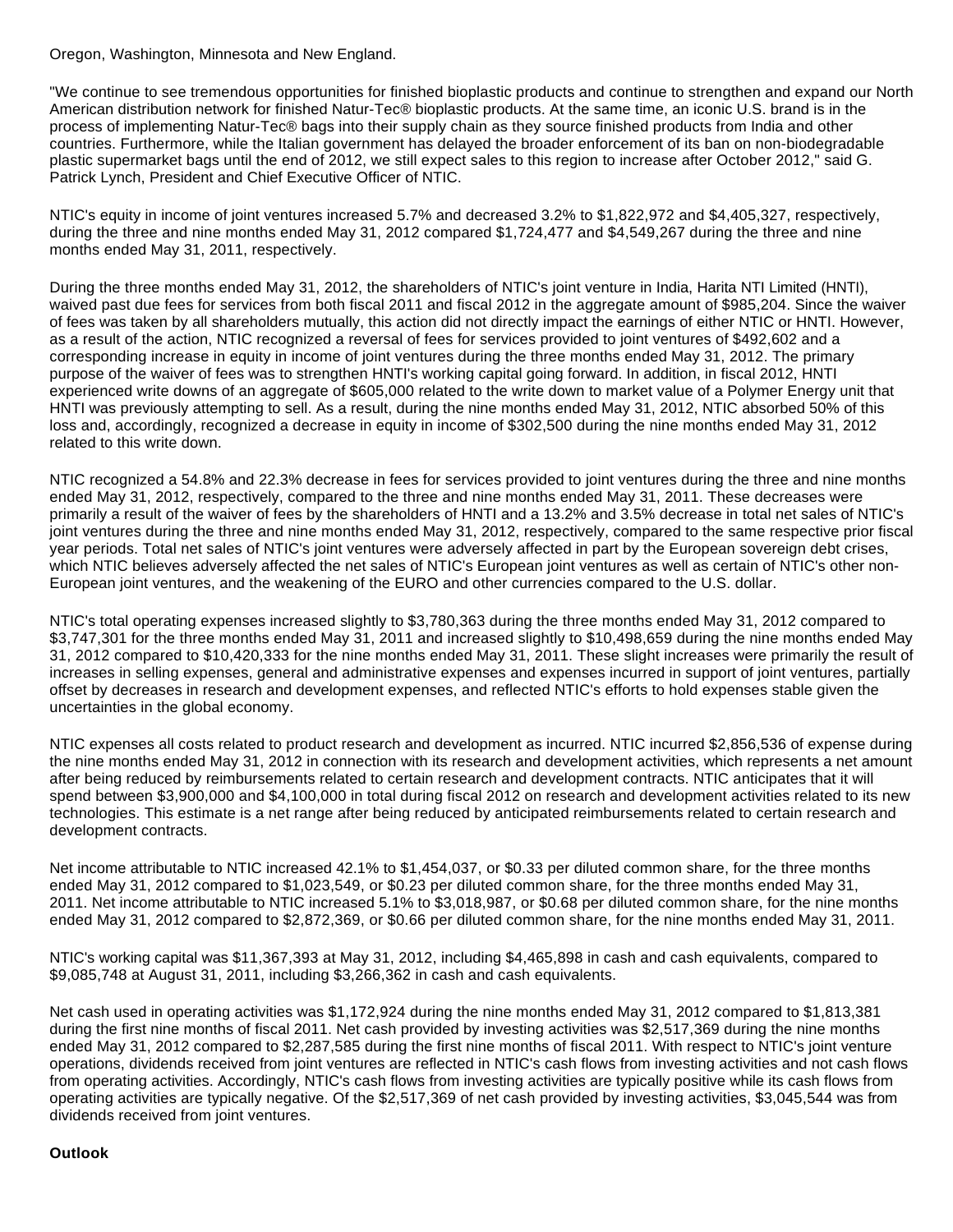For the fiscal year ending August 31, 2012, NTIC continues to expect that its net sales will range between \$23.0 million and \$24.5 million, inclusive of sales made by NTIC's majority-owned subsidiary in Brazil. However, due primarily to an anticipated decrease in income from its joint venture operations, NTIC expects net income attributable to NTIC to range between \$3.8 million and \$4.1 million, or between \$0.87 and \$0.93 per diluted common share, for the fiscal year ending August 31, 2012.

### **Conference Call and Webcast**

NTIC will host a conference call today at 8:00 a.m. Central Daylight Savings Time to review its results of operations for the third quarter of fiscal 2012 and future outlook, followed by a question and answer session. The conference call will be available to interested parties through a live audio webcast available through NTIC's website at [www.ntic.com](http://www.ntic.com/) or<http://ir.ntic.com/events.cfm> where the webcast will be archived and accessible for at least 12 months. The dial-in number for the conference call is (877) 670-9779 and the confirmation code is 95323679.

## **About Northern Technologies International Corporation**

Northern Technologies International Corporation develops and markets proprietary environmentally beneficial products and services in over 55 countries either directly or via a network of joint ventures, independent distributors and agents. NTIC's primary business is corrosion prevention marketed primarily under the ZERUST® brand. NTIC has been selling its proprietary ZERUST® rust and corrosion inhibiting products and services to the automotive, electronics, electrical, mechanical, military and retail consumer markets, for over 35 years, and in recent years has targeted and expanded into the oil and gas industry. NTIC offers worldwide on-site technical consulting for rust and corrosion prevention issues. NTIC's technical service consultants work directly with the end users of NTIC's products to analyze their specific needs and develop systems to meet their technical requirements. NTIC also markets and sells a portfolio of bio-based and biodegradable polymer resin compounds and finished products marketed under the Natur-Tec® brand.

The Northern Technologies International Corporation logo is available at [http://www.globenewswire.com/newsroom/prs/?](http://www.globenewswire.com/newsroom/prs/?pkgid=5481) [pkgid=5481](http://www.globenewswire.com/newsroom/prs/?pkgid=5481)

## **Forward-Looking Statements**

Statements contained in this press release that are not historical information are forward-looking statements as defined within the Private Securities Litigation Reform Act of 1995. Such statements include NTIC's expectations regarding its future financial performance and other statements that can be identified by words such as "believes," "anticipates," "expects," "intends," "continue," "potential," "outlook," "will," "would," "should" or words of similar meaning, the use of future date and any other statements that are not historical facts. Such forward-looking statements are based upon the current beliefs and expectations of NTIC's management and are inherently subject to risks and uncertainties that could cause actual results to differ materially from those projected or implied. Such potential risks and uncertainties include, but are not limited to, in no particular order: NTIC's dependence on the success of its joint ventures and fees and dividend distributions that NTIC receives from them; NTIC's relationships with its joint ventures and its ability to maintain those relationships; risks related to the European sovereign debt crisis and the related economic and political unrest in Europe; risks associated with NTIC's international operations; exposure to fluctuations in foreign currency exchange rates; the health of the U.S. and worldwide economies, including in particular the U.S. automotive industry; the level of growth in NTIC's markets; NTIC's investments in research and development efforts; acceptance of existing and new products; increased competition; the costs and effects of complying with changes in tax, fiscal, government and other regulatory policies, including rules relating to environmental, health and safety matters; and NTIC's reliance on its intellectual property rights and the absence of infringement of the intellectual property rights of others. More detailed information on these and additional factors which could affect NTIC's operating and financial results is described in the company's filings with the Securities and Exchange Commission, including its most recent annual report on Form 10-K and subsequent quarterly reports on Form 10-Q. NTIC urges all interested parties to read these reports to gain a better understanding of the many business and other risks that the company faces. Additionally, NTIC undertakes no obligation to publicly release the results of any revisions to these forward-looking statements, which may be made to reflect events or circumstances occurring after the date hereof or to reflect the occurrence of unanticipated events.

**NORTHERN TECHNOLOGIES INTERNATIONAL CORPORATION AND SUBSIDIARIES CONSOLIDATED BALANCE SHEETS AS OF MAY 31, 2012 (UNAUDITED) AND AUGUST 31, 2011 (AUDITED)**

> **May 31, 2012 August 31, 2011**

| <b>ASSETS</b>             |
|---------------------------|
| CURRENT ASSETS:           |
| Cash and cash equivalents |
| Receivables:              |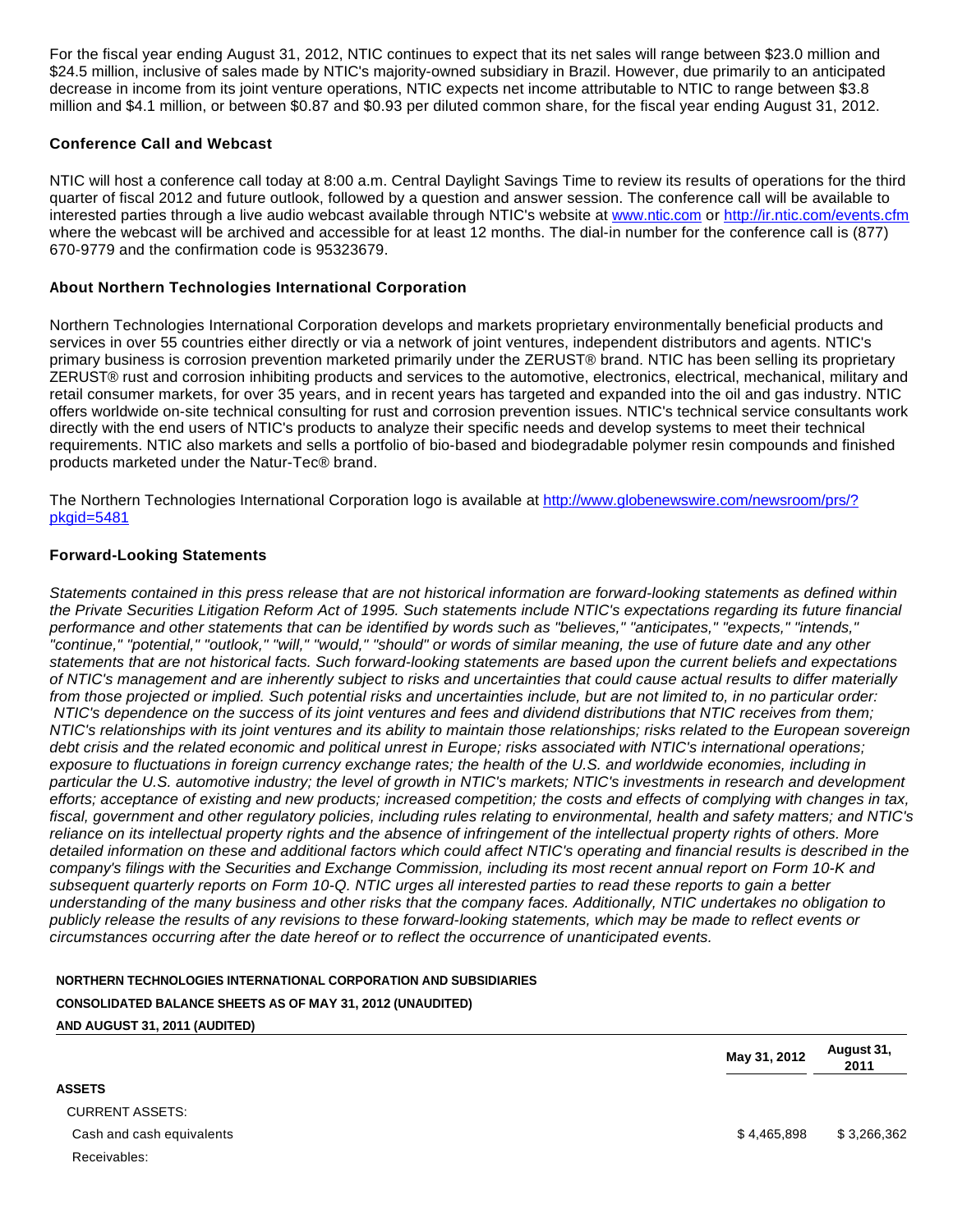| Trade excluding joint ventures, less allowance for doubtful accounts of \$20,000 at May 31, 2012 and August                             |              |              |
|-----------------------------------------------------------------------------------------------------------------------------------------|--------------|--------------|
| 31.2011                                                                                                                                 | 2,726,522    | 2,515,316    |
| Trade joint ventures                                                                                                                    | 1,108,104    | 1,149,666    |
| Fees for services provided to joint ventures                                                                                            | 1,930,040    | 2,129,911    |
| Inventories                                                                                                                             | 3,884,604    | 3,842,854    |
| Prepaid expenses                                                                                                                        | 897,403      | 364,805      |
| Deferred income taxes                                                                                                                   | 221,600      | 221,600      |
| Total current assets                                                                                                                    | 15,234,171   | 13,490,514   |
| PROPERTY AND EQUIPMENT, NET                                                                                                             | 3,753,015    | 3,636,335    |
| OTHER ASSETS:                                                                                                                           |              |              |
| Investments in joint ventures                                                                                                           | 19,568,795   | 20,559,509   |
| Deferred income taxes                                                                                                                   | 1,410,700    | 1,410,700    |
| Patents and trademarks, net                                                                                                             | 914,969      | 903,038      |
| Other                                                                                                                                   | 45,946       | 39,646       |
| Total other assets                                                                                                                      | 21,940,410   | 22,912,893   |
| <b>Total assets</b>                                                                                                                     | \$40,927,596 | \$40,039,742 |
| LIABILITIES AND EQUITY                                                                                                                  |              |              |
| <b>CURRENT LIABILITIES:</b>                                                                                                             |              |              |
| Current portion of note payable                                                                                                         | 76,119       | 76,119       |
| Accounts payable                                                                                                                        | 1,464,212    | 2,032,614    |
| Income tax payable                                                                                                                      | 292,406      | 195,762      |
| Accrued liabilities:                                                                                                                    |              |              |
| Payroll and related benefits                                                                                                            | 1,487,790    | 1,629,355    |
| Deferred joint venture royalties                                                                                                        | 288,000      | 288,000      |
| Other                                                                                                                                   | 258,251      | 182,916      |
| <b>Total current liabilities</b>                                                                                                        | 3,866,778    | 4,404,766    |
| NOTE PAYABLE, NET OF CURRENT PORTION                                                                                                    | 952,444      | 1,009,533    |
| COMMITMENTS AND CONTINGENCIES                                                                                                           |              |              |
| EQUITY:                                                                                                                                 |              |              |
| Preferred stock, no par value; authorized 10,000 shares; none issued and outstanding                                                    |              |              |
| Common stock, \$0.02 par value per share; authorized 10,000,000 shares; issued and outstanding 4,401,656<br>and 4,353,058, respectively | 88,033       | 87,061       |
| Additional paid-in capital                                                                                                              | 11,039,831   | 10,137,809   |
| Retained earnings                                                                                                                       | 24,830,824   | 21,811,838   |
| Accumulated other comprehensive income                                                                                                  | (65, 718)    | 2,496,940    |
| Stockholders' equity                                                                                                                    | 35,892,970   | 34,533,648   |
| Non-controlling interest                                                                                                                | 215,404      | 91,795       |
| <b>Total equity</b>                                                                                                                     | 36,108,374   | 34,625,443   |
|                                                                                                                                         | \$40,927,596 | \$40,039,742 |
| Total liabilities and equity                                                                                                            |              |              |

**NORTHERN TECHNOLOGIES INTERNATIONAL CORPORATION AND SUBSIDIARIES CONSOLIDATED STATEMENTS OF OPERATIONS (UNAUDITED)** 

**FOR THE THREE AND NINE MONTHS ENDED MAY 31, 2012 AND 2011**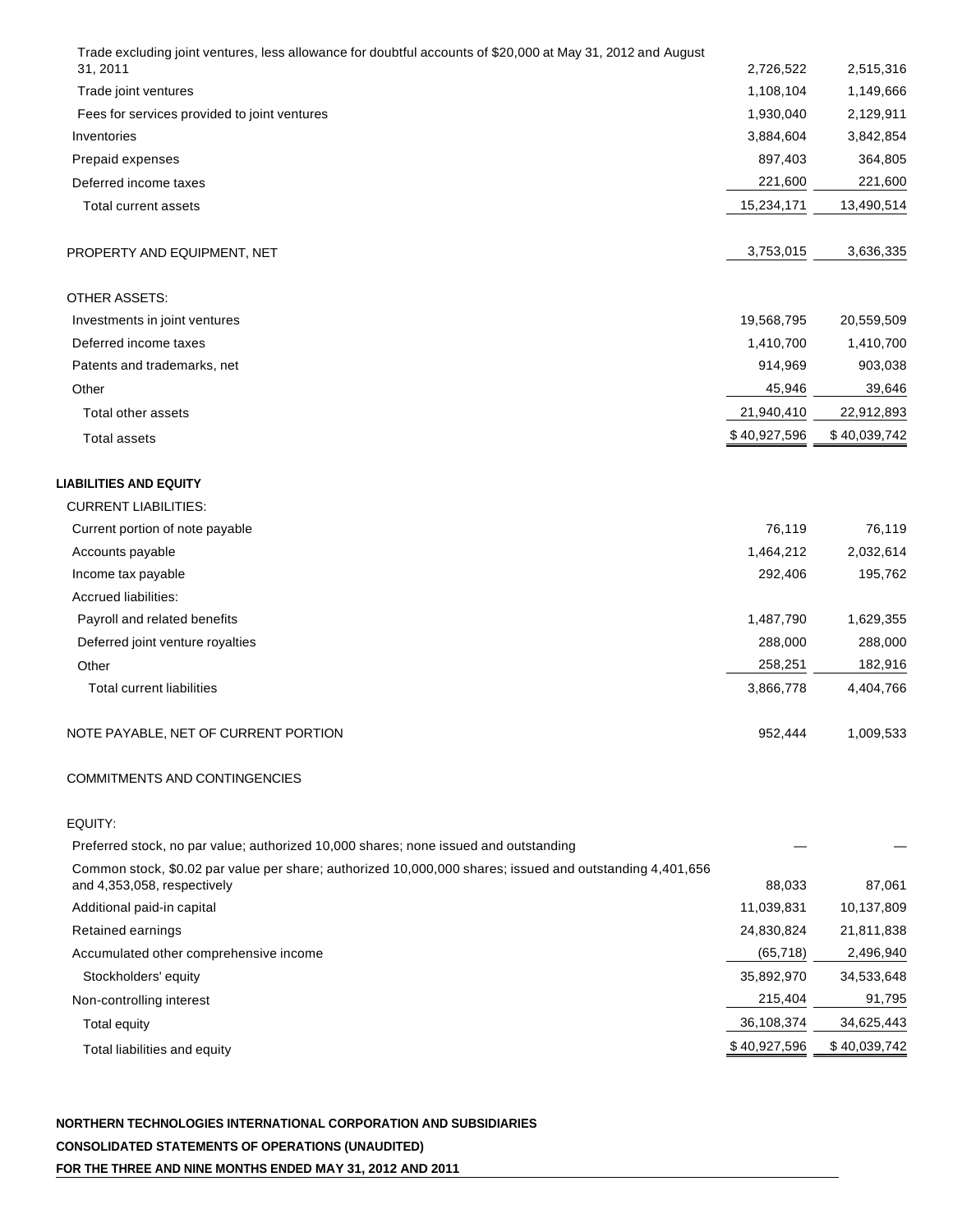|                                                            | <b>Three Months Ended</b> |             | <b>Nine Months Ended</b>                            |              |
|------------------------------------------------------------|---------------------------|-------------|-----------------------------------------------------|--------------|
|                                                            |                           |             | May 31, 2012 May 31, 2011 May 31, 2012 May 31, 2011 |              |
| <b>NET SALES:</b>                                          |                           |             |                                                     |              |
| Net sales, excluding joint ventures                        | \$7,175,825               | \$4,367,589 | \$15,579,086                                        | \$11,906,999 |
| Net sales, to joint ventures                               | 629,079                   | 733,189     | 2,032,260                                           | 2,070,338    |
| Total net sales                                            | 7,804,904                 | 5,100,778   | 17,611,346                                          | 13,977,337   |
| Cost of goods sold                                         | 4,143,514                 | 3,458,851   | 10,833,072                                          | 9,155,788    |
| Gross profit                                               | 3,661,390                 | 1,641,927   | 6,778,274                                           | 4,821,549    |
| JOINT VENTURE OPERATIONS:                                  |                           |             |                                                     |              |
| Equity in income of joint ventures                         | 1,822,972                 | 1,724,477   | 4,405,327                                           | 4,549,267    |
| Fees for services provided to joint ventures               | 734,337                   | 1,623,585   | 3,477,715                                           | 4,477,514    |
| Total joint venture operations                             | 2,557,309                 | 3,348,062   | 7,883,042                                           | 9,026,781    |
| <b>OPERATING EXPENSES:</b>                                 |                           |             |                                                     |              |
| Selling expenses                                           | 1,270,996                 | 1,167,630   | 3,393,564                                           | 3,088,237    |
| General and administrative expenses                        | 1,147,744                 | 1,126,823   | 3,518,569                                           | 3,300,626    |
| Expenses incurred in support of joint ventures             | 294,169                   | 244,959     | 729,990                                             | 722,955      |
| Research and development expenses                          | 1,067,454                 | 1,207,889   | 2,856,536                                           | 3,308,515    |
| Total operating expenses                                   | 3,780,363                 | 3,747,301   | 10,498,659                                          | 10,420,333   |
| OPERATING INCOME                                           | 2,438,336                 | 1,242,688   | 4,162,657                                           | 3,427,997    |
| <b>INTEREST INCOME</b>                                     | 15,726                    | 8,522       | 36,417                                              | 13,131       |
| <b>INTEREST EXPENSE</b>                                    | (6, 264)                  | (7,880)     | (19, 514)                                           | (53, 355)    |
| OTHER INCOME                                               | 6,825                     | 6,825       | 20,475                                              | 20,475       |
| INCOME BEFORE INCOME TAX EXPENSE                           | 2,454,623                 | 1,250,155   | 4,200,035                                           | 3,408,248    |
| <b>INCOME TAX EXPENSE</b>                                  | 814,000                   | 228,000     | 1,020,000                                           | 490,000      |
| <b>NET INCOME</b>                                          | 1,640,623                 | 1,022,155   | 3,180,035                                           | 2,918,248    |
| NET INCOME (LOSS) ATTRIBUTABLE TO NON CONTROLLING INTEREST | 186,586                   | (1, 394)    | 161,048                                             | 45,879       |
| NET INCOME ATTRIBUTABLE TO NTIC                            | \$1,454,037               | \$1,023,549 | \$3,018,987                                         | \$2,872,369  |
| NET INCOME ATTRIBUTABLE TO NTIC PER COMMON SHARE:          |                           |             |                                                     |              |
| Basic                                                      | \$0.33                    | \$0.24      | \$0.69                                              | \$0.67       |
| <b>Diluted</b>                                             | \$0.33                    | \$0.23      | \$0.68                                              | \$0.66       |
| WEIGHTED AVERAGE COMMON SHARES ASSUMED OUTSTANDING:        |                           |             |                                                     |              |
| Basic                                                      | 4,399,290                 | 4,343,601   | 4,379,175                                           | 4,303,892    |
| <b>Diluted</b>                                             | 4,461,044                 | 4,427,097   | 4,448,472                                           | 4,378,242    |
| CONTACT: Investor and Media Contacts:                      |                           |             |                                                     |              |

Matthew Wolsfeld, CFO